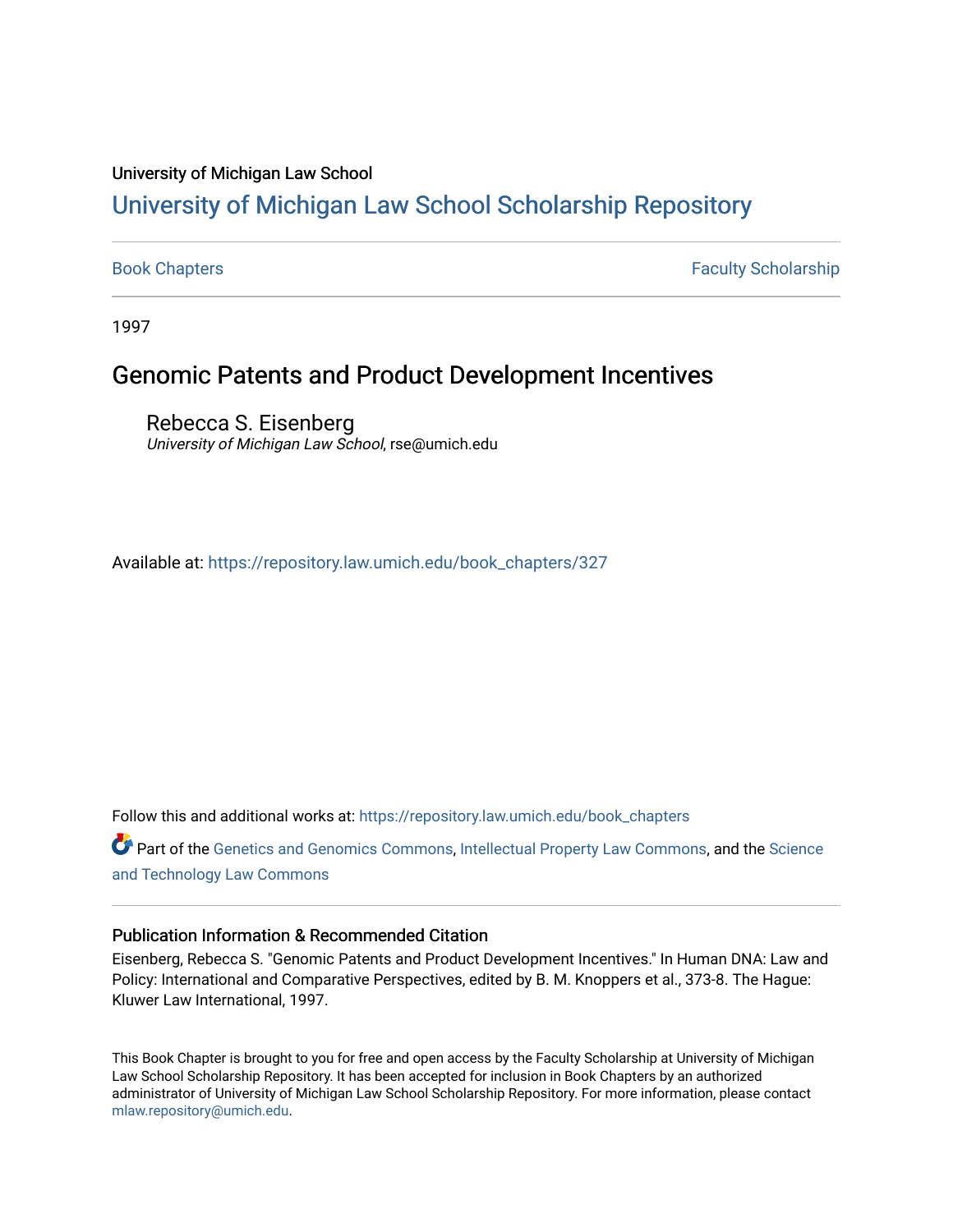# **HUMAN** DNA: LAW **AND POLICY**

INTERNATIONAL AND COMPARATIVE PERSPECTIVES

*Editor* 

**BARTHA MARIA KNOPPERS** Professor and Senior Researcher, Centre for Public Law Research (CRDP) Faculty of Law, Université de Montréal, Montréal, Canada

> *Associate Editors*  CLAUDE M. LABERGE

Professor of Medicine and Pediatrics Laval University, Quebec, Canada President, Quebec Network of Applied Genetic Medicine

MARIE HIRTLE

Attorney, Research Associate Centre for Public Law Research (CRDP) Faculty of Law, Université de Montréal, Montréal, Canada



*The Hague* • *London* • *Boston*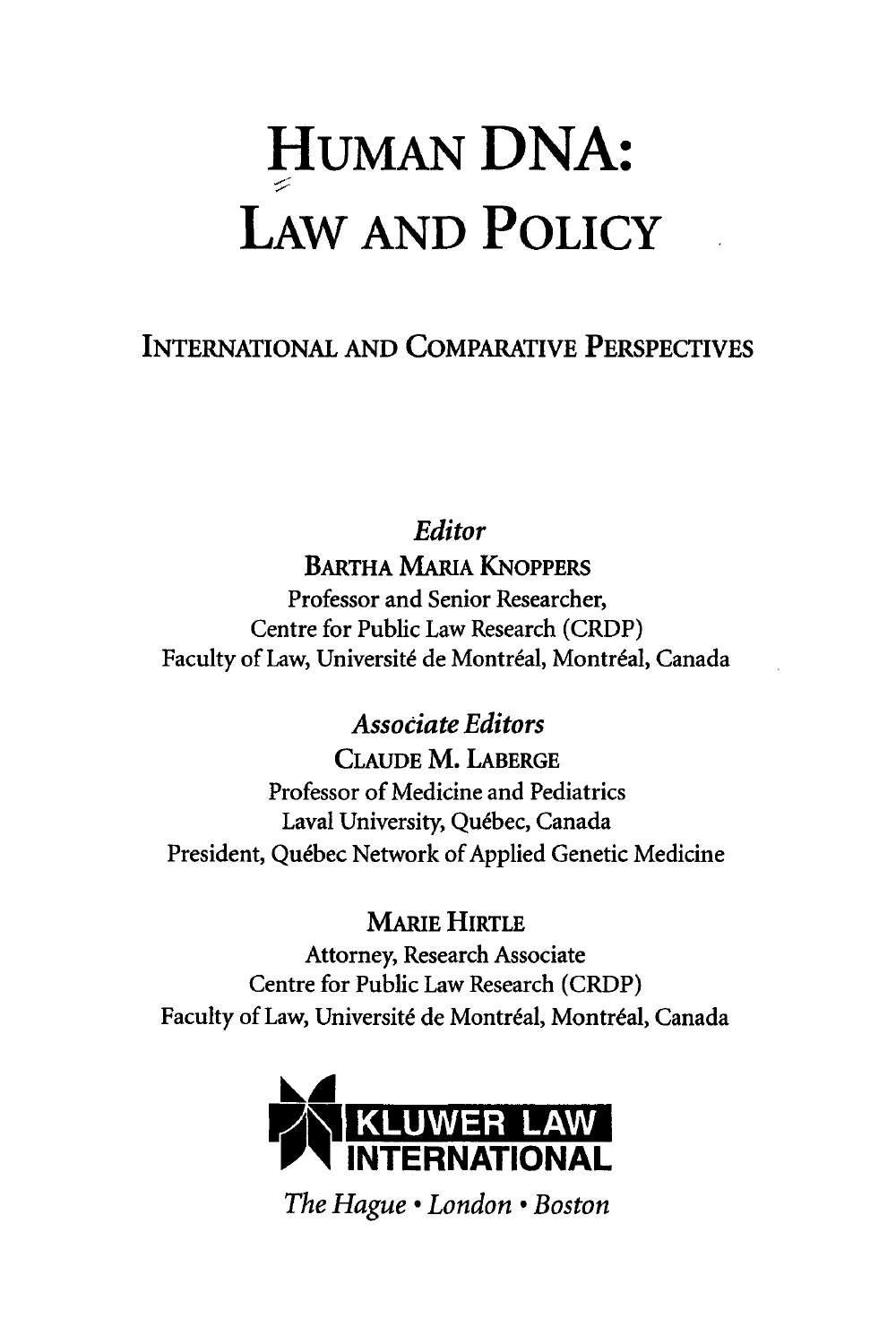#### **GENOMIC PATENTS AND PRODUCT DEVELOPMENT INCENTIVES**

#### REBECCA S. EISENBERG

#### *Professor of Law, University of Michigan Law School, Ann Arbor,* Ml.

Patents on human genetic information have been controversial among different groups for different reasons. The purpose of a patent system is to motivate the commercial development of new technologies; it is thus unsurprising that those who have fundamental misgivings about commercial biotechnology would oppose gene patents. More intriguing is the controversy over gene patenting among those who welcome the commercial development of biotechnology products by private firms. While many proponents of commercial biotechnology assert that gene patents are essential to motivate product development, some have expressed more nuanced views, endorsing patents under some circumstances and condemning them as unnecessary or even counterproductive in others.

The most striking example of this ambivalence has been the opposition -- some of it from industry trade groups and entrepreneurs -- to patent filings on cDNA fragments (exprensed sequence tags or ESTs). Perhaps it was this outspoken opposition, from sources beyond the usual suspects, that provoked the U.S. Patent and Trademark Office (PTO) to take the extraordinary measure of calling for public comments on the question of "[whether] the patenting of human genome fragments [would] inhibit rather than promote advancement of the biotechnology arts[, and] if so, why?"<sup>1</sup> The PTO promptly repented of its unwonted foray into open-ended questions of public policy and cancelled the request for comments within two weeks,<sup>2</sup> it subsequently issued a revised request for comments that was more narrowly focused on the administrative burden and costs associated with examining applications containing large numbers of sequences or excessively long sequences, with no mention of broader policy questions.<sup>3</sup> Yet the question the PTO originally posed remains important and unanswered.

More recently, as human genomic sequencing gets underway, the National Center for Human Genome Research (NCHGR) has taken the unusual step of discouraging grantees from patenting "large blocks of human primary DNA sequence", advising that it considers "raw human genomic DNA sequence, in the absence of additional demonstrated biological information ... inappropriate material for patent filing" and that patent applications on such sequences "could have a chilling effect on the development of future inventions of useful products." While acknowledging that the Bayh-Dole Act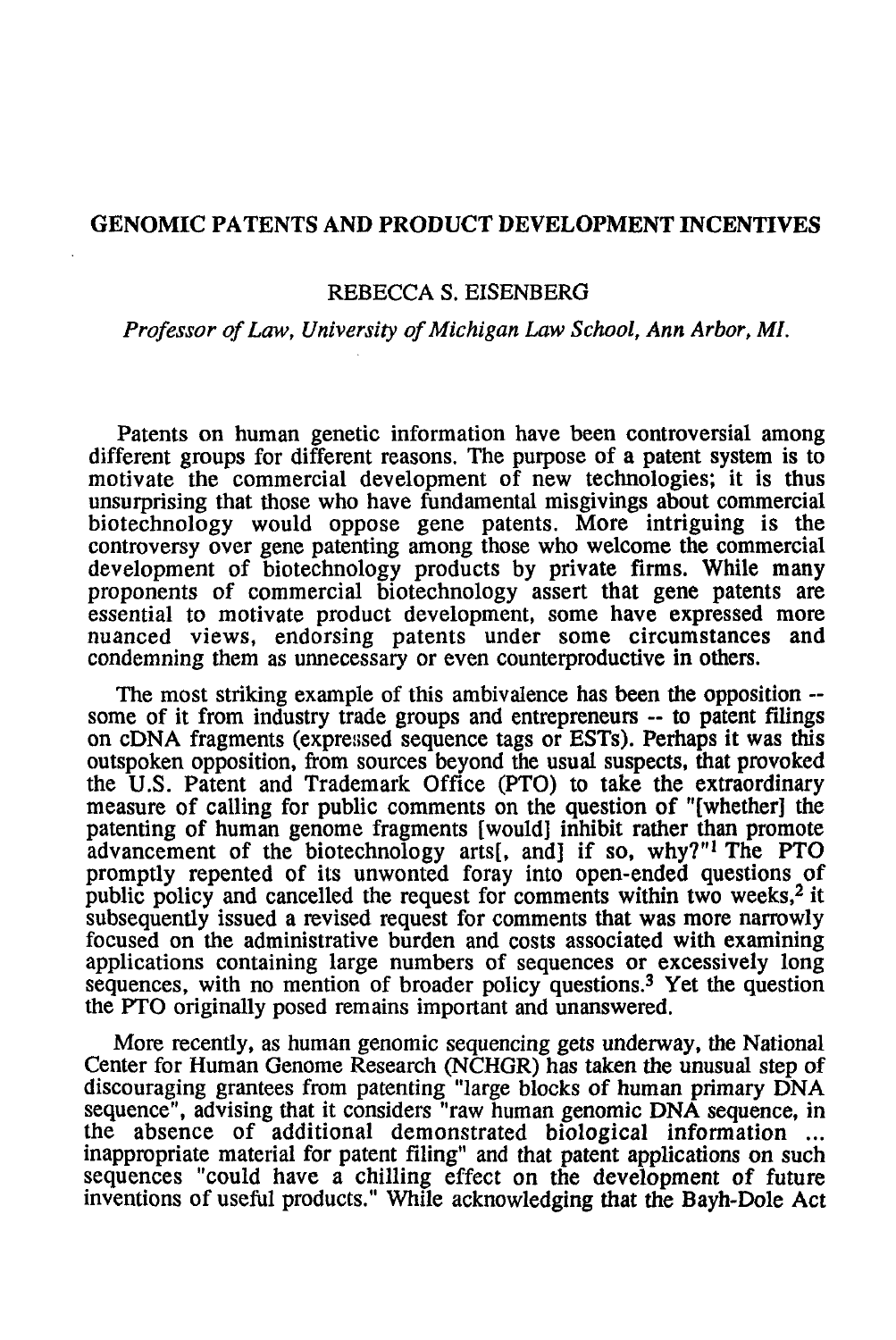gives grantees the right to elect to retain title to inventions made with federal funds and to apply for patents, NCHGR has admonished its grantees that it "will monitor grantee activity in this area" and that it may consider making a detennination of "exceptional circumstance" (required under the Bayh-Dole Act before an agency may restrict the right of grantees to retain patent rights to discoveries) in the future if necessary "to ensure that sequence generated by these grants is maximally useful to the research and commercial sectors."

Given that pharmaceutical and biotechnology firms are big users of the patent system, it may seem surprising that they do not join together in an equivocal endorsement of gene patents. What can we make of this debate? Are gene patents good for business or bad for business? More specifically, how will the existence or absence of patents on human DNA sequences affect the incentives of private firms to develop commercial products that emerge from knowledge of such sequences?

The answer to this question is likely to vary depending on the type of product at issue and the type of firm whose incentives are under consideration. Most firms involved in the development of biotechnology products are both consumers of technology developed by others and producers of technology embodied in products and processes that they hope to sell to their own customers. Firms are more likely to view patent rights as essential to their incentives when they cover the technology they sell to their own customers than when they cover technology that they need to acquire from others.

This is entirely unsurprising given the function of patents. A patent confers a monopoly in a new invention for a limited tenn, allowing sellers of products embodying new technologies to charge higher prices by excluding competitors from the market. This is how patents motivate firms to invest in R&D, an investment that might be unprofitable if free riders were permitted to enter the market for new technologies that prove successful without having shared in the initial cost and risk. But what makes patents attractive to finns is the prospect of *charging* monopoly prices - not the prospect of *paying* them. When R&D is conceived not as a single-firm enterprise culminating in the creation of a patented end product for sale to consumers, but rather as a more complex stream of successive innovations, in which firms use the discoveries of others in the course of making their own discoveries, it is easy to see how firms might disagree about the impact of patents at different points in the stream on their own R&D incentives. Thus firms welcome the patents that allow them to charge higher prices, while cursing the patents that require them to pay higher prices. At any given point in the stream, downstream patents motivate R&D, while upstream patents make it more costly.

Patents on DNA sequences are thus likely to have different impacts on firms that occupy different market niches in the biotechnology industry. Finns that specialize in identifying novel DNA sequences are likely to be motivated by patents on such sequences, while firms that use DNA sequences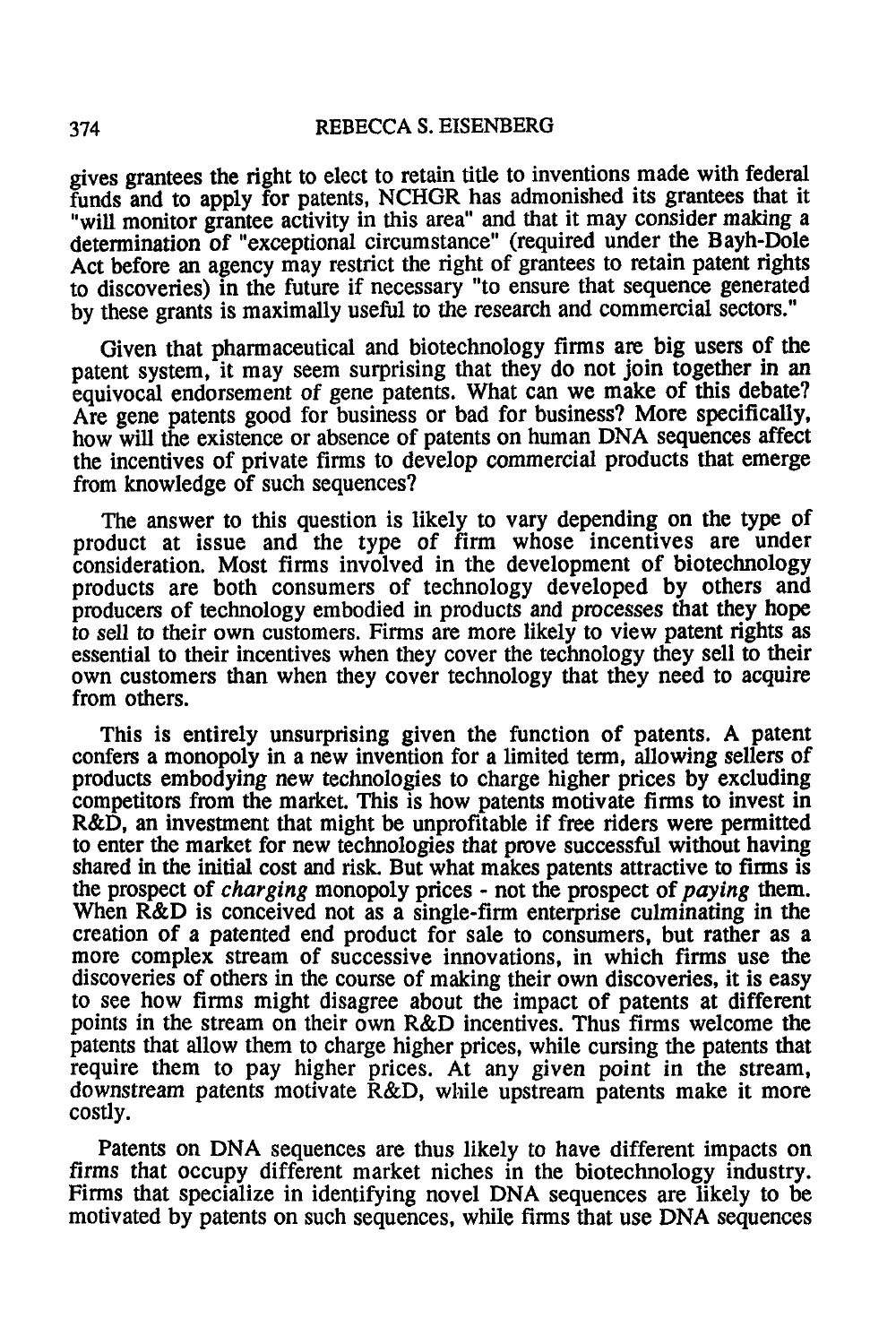in their research as targets for drug discovery are more likely to be indifferent or hostile to such patents. Thus a finn like Merck, that makes its money primarily from the sale of small molecule drugs, is willing to dedicate new DNA sequences to the public domain, while DNA-sequencing firms like Human Genome Sciences and Incyte hold them as proprietary resources. One finn's research tool is another firm's end product.

A complicating factor that changes the alignment of incentives somewhat in the case of DNA sequences is government sponsorship of the Human Genome Project. Governments presumably do not require patents to motivate them to sponsor research in the public interest; one might therefore expect that publicly-funded contributions to the stream of innovation could safely be dedicated to the public domain to reduce the costs to firms of downstream R&D. The prevailing wisdom is otherwise: since passage of the Bayh-Dole Act<sup>4</sup> and the Stevenson-Wydler Act<sup>5</sup> in the U.S. in 1980, recipients of government research funds have generally been encouraged to patent their inventions in order to promote their development as commercial products. By discouraging its grantees from patenting raw genomic sequence data, for the avowed purpose of averting "a chilling effect on the development of future inventions of useful products", NCHGR is challenging the validity in this particular setting of the ordinary presumption in favour of patents as a mechanism for promoting product development. For better or worse, a likely consequence of this move is that a considerable amount of DNA sequence data will enter the public domain through the Human Genome Project.

Is this good or bad? In the absence of patents on DNA sequences, are we likely to lose out on the development of new products? Or can finns be expected to welcome free access to DNA sequences generated with government funds as a subsidy for their own research? There is no simple, obvious answer to this question, but we can engage in a bit of cautious speculation. In all likelihood the bottom line will be uneven, favouring incentives to develop some types of products, while diminishing incentives to develop others.

Most likely to suffer from the absence of patents on DNA sequences are therapeutic products that are closely related to the sequences (such as therapeutic proteins that the sequences encode). Such products require costly clinical testing before they may be brought to market, and finns have rarely been willing to make such an investment in an unpatented product. A patent on a DNA sequence encoding a therapeutic protein (which would typically include claims to any recombinant vector or host cell incorporating the sequence) allows the patent holder to exclude competitors from making the encoded protein by recombinant means. In some case, process patents on methods of using proteins for particular therapeutic purposes may be adequate to ensure market exclusivity, but process patents are generally considered less advantageous than product patents (and therefore provide less motivation to invest in clinical testing). One problem with relying on therapeutic process claims to protect a pharmaceutical product is that such a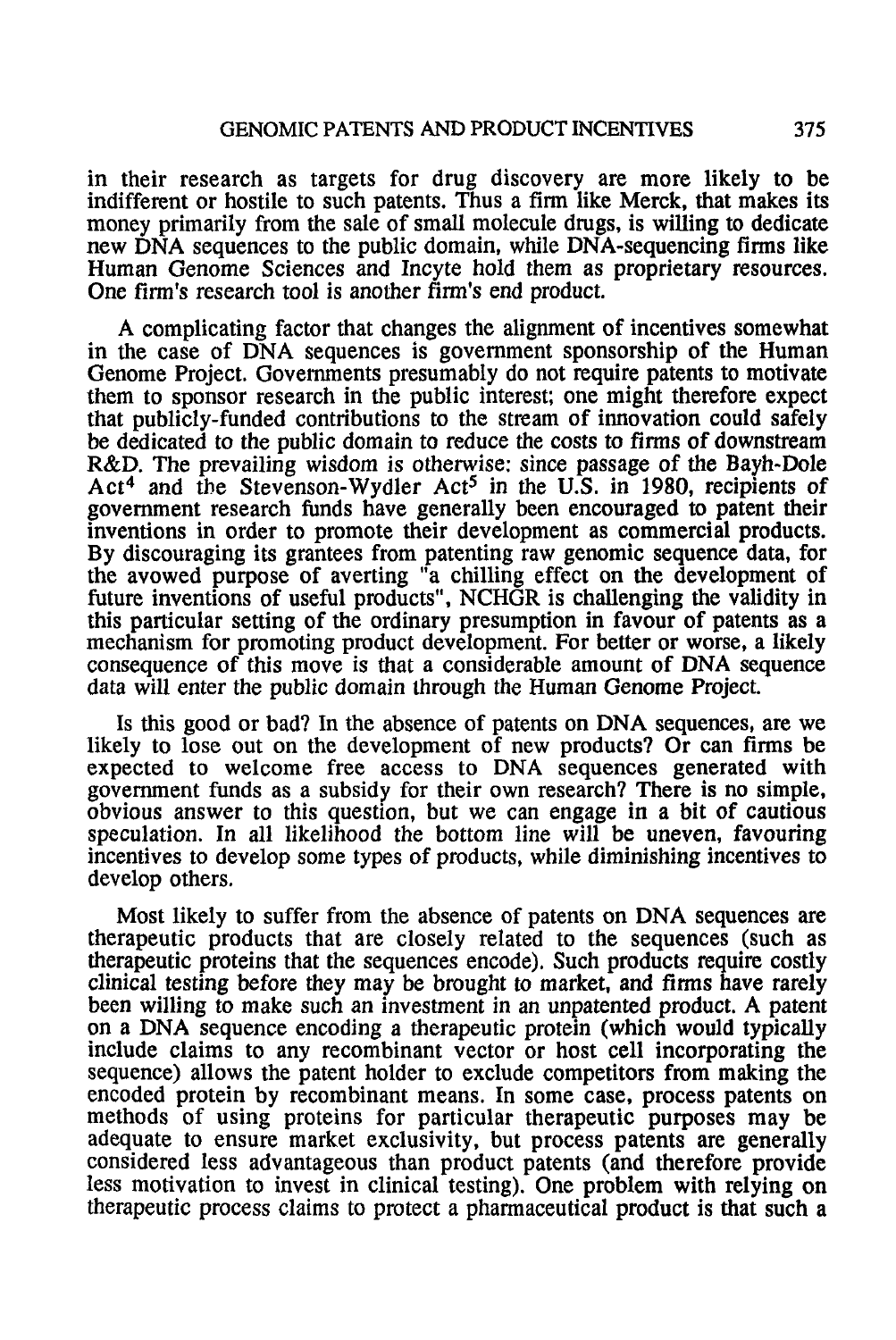patent does not prevent competitors from making and selling the unpatented product for other purposes. and thereby bringing down the price of the product. In theory the owner of the process patent could still enjoin the particular use of the product described in the patent claims. but it is impractical to monitor what individual consumers are doing with a product that is available from multiple sources for multiple uses. A patent on the DNA sequence encoding the protein provides a direct remedy against any competing firm that uses the sequence to manufacture the protein and thus is a much more effective means of securing market exclusivity even after new uses are found for the product.

As a general rule, incentives to develop diagnostic applications of DNA sequences are likely to be less sensitive to the absence of patents on the sequences themselves than incentives to develop therapeutic proteins. For one thing, diagnostic products are less extensively regulated, and therefore considerably cheaper to bring to market, than therapeutic products, reducing the need for exclusive rights to recoup development costs. Second, process patent claims may offer more effective commercial protection for diagnostics than for therapeutics. While therapeutic products are widely distributed to individual consumers whose activities are difficult to monitor, DNA diagnostic services are typically supplied by a more limited number of laboratories that a patent holder can more readily keep an eye on. Diagnostic laboratories might be able to infringe a process patent surreptitiously, but so might they infringe a product patent on a DNA sequence used in a diagnostic test. Thus in contrast to the therapeutic setting, in the diagnostic setting product patents do not clearly offer a more efficacious remedy than process patents. Moreover, a DNA diagnostic product may be less likely than a therapeutic protein to have multiple uses that would leave the patent holder vulnerable to competition from other suppliers.

Nonetheless, some DNA diagnostic products may be quite costly to develop, and the absence of patent rights on DNA sequences may undermine incentives to develop such products. For example, developing tests for genetic susceptibility to certain diseases may require identification of numerous mutations, particularly in the case of complex polygenic disorders. Moreover, the use of such tests has been controversial, and it is entirely possible that ethical concerns raised by genetic susceptibility testing may ultimately lead to further regulatory measures that increase the risks and costs associated with commercial development of such products. Patents on DNA sequences may help motivate firms to develop diagnostic products in the face of these risks and costs.

Least likely to suffer from the absence of patents on a DNA sequence are incentives to develop products that are only indirectly related to the DNA sequence (such as a small molecule drug for which the DNA sequence, or the peptide it encodes, is a target). Such products are far enough downstream from the identification of the DNA sequence itself that a patent on the DNA sequence is unlikely to provide innovating firms with a source of exclusive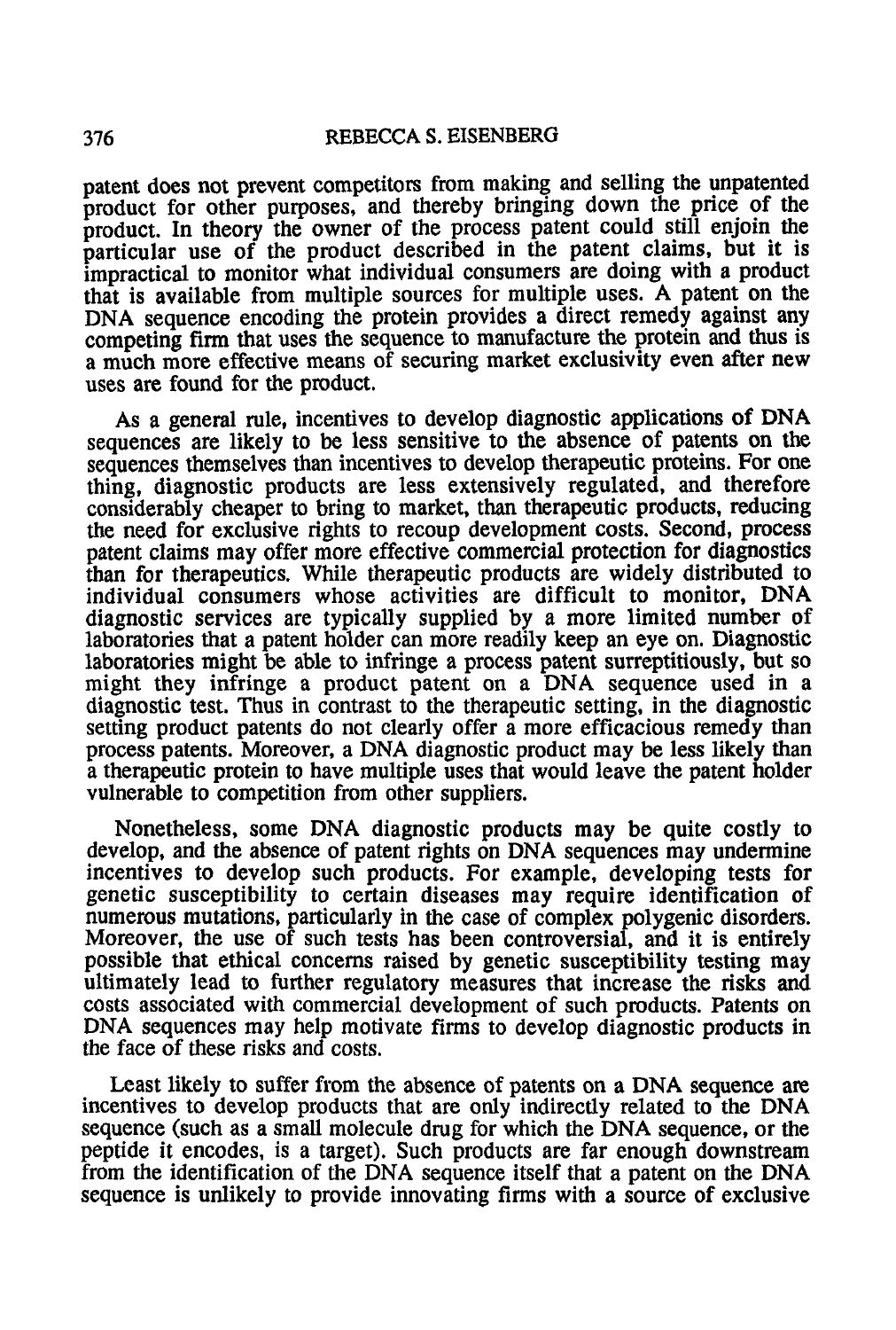rights in the products they ultimately bring to market, yet DNA sequence patents could impose royalty obligations on innovating firms that make R&D more costly. More important to the profit expectations of the firms that bring these products to market is the prospect of obtaining patents on their own end products the small molecules that they hope to sell to consumers.

The impact on product development incentives of placing DNA sequences in the public domain thus depends in part on what type of product is at issue, and whether other patent rights are likely to preserve for an innovating firm an exclusive position in the market for that product. In addition, the presence or absence of patents on DNA sequences may be more or less significant to different types of firms.

Both established pharmaceutical firms and younger biotechnology firms are likely to be sensitive to patent incentives, but their interests in the patent system are not exactly the same. Young biotechnology firms typically have a problem that established pharmaceutical firms don't need to worry about: if they are not yet earning significant revenues by selling products to consumers, they need to raise funds from other sources to keep their research operations moving forward. For these firms, a patent portfolio may be critical at an early stage in their R&D efforts in order to attract financing from investors or research partners; otherwise they will lack the resources to continue the effort, and they will never have any products to sell. But the discoveries available for patenting at this early stage may be far upstream from a final product.

Established pharmaceutical firms are also very sensitive to intellectual property rights, but for different reasons, and at a different stage in the R&D process. Pharmaceutical firms typically have no need to go to the capital markets to fund their research; they are already selling products and can fund their next generation of research projects out of profits on existing products. They are therefore less likely than cash-poor biotechnology firms to require patent rights on early stage research discoveries that are far-removed from the marketplace, so long as they anticipate a strong enough patent position further downstream to ensure them of an effective commercial monopoly in the products they sell to consumers at the end of the day.

Thus although both big pharmas and smaller biotech firms want patent rights in the products they sell to their consumers, biotech firms are more likely to require patents on discoveries made further upstream in the R&D process as well in order to attract research funding. For this reason, the absence of patent rights on DNA sequences may undermine the incentives of smaller, younger firms to develop products that would still be attractive to larger, more established firms. The presence or absence of patents on DNA sequences may thus determine not only what type of product is profitable to develop, but also what type of firm is able to summon the resources for product development.